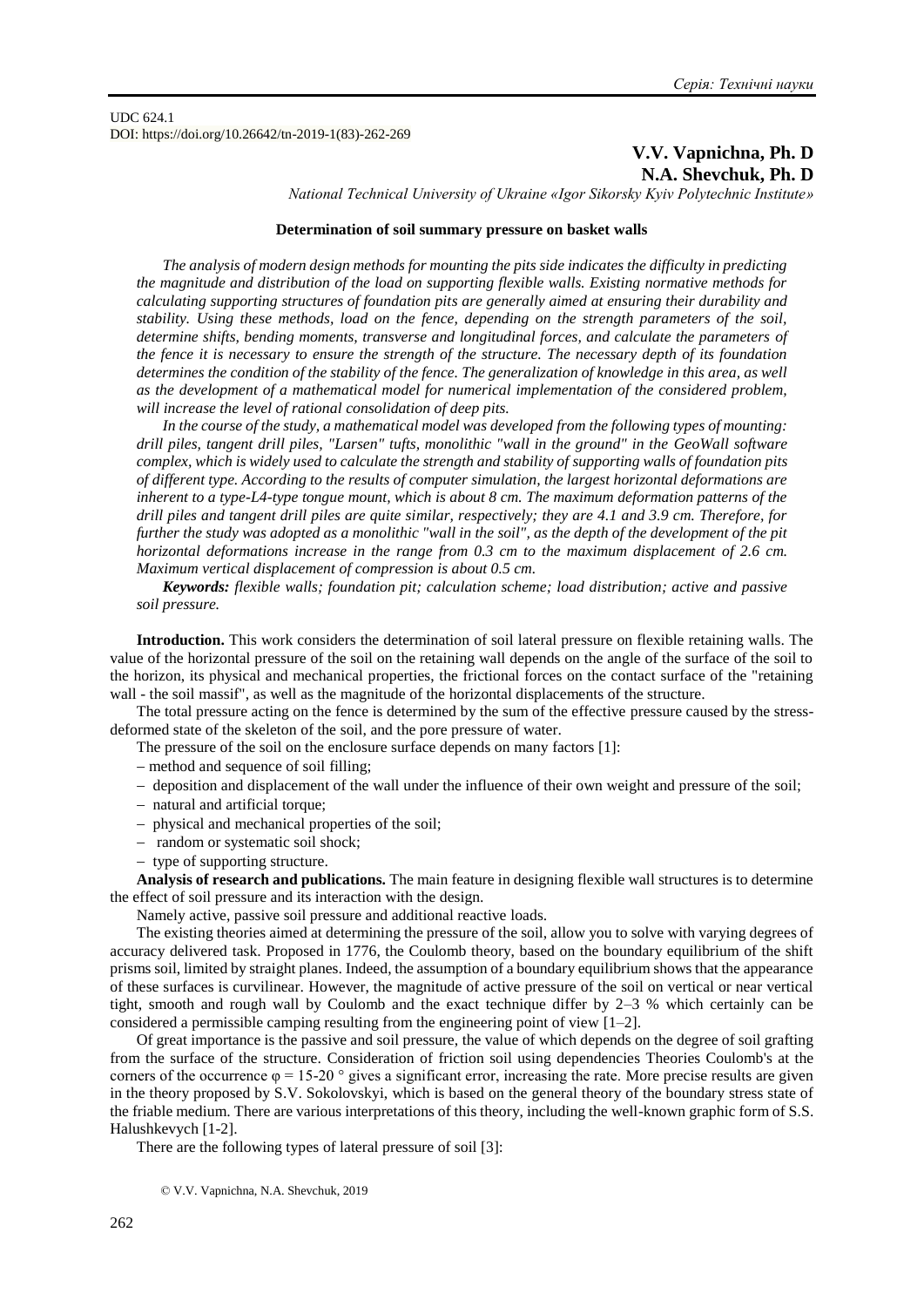**Active pressure** ( $\sigma_a$ ) is force influence of the soil on the enclosing structures in the state of the boundary equilibrium, corresponding to the stage of formation of the displacement surface, in which the structure moves in the direction of the action of pressure. (Fig. 1, a).

**Passive pressure** ( $\sigma_p$ ), this pressure in the soil, caused by the movement of the retaining wall on the side of the fill, which leads to pushing and increasing the level of fill. (Fig. 1, в).

**Relaxation pressure** ( $\sigma_0$ ), so-called natural (natural), which operates in the case when the wall (protective surface) is immobile or relative movements of the soil and small structures (Fig. 1, 6);

**Additional reactive pressure** ( $\sigma_r$ ), is formed when the structure moves towards the soil (in the direction opposite to the pressure), but does not cause "soil gravity". The greatest value for a supporting structure is passive pressure, the smallest - active.



*Fig. 1. Circuits to types of ground pressure: a) active pressure; б) resting pressure; в) change in the pressure of the soil depending on the movement of the wall*

The relation between the considered forces looks like this:

 $\sigma_{\rm a} < \sigma_{\rm 0} < \sigma_{r} < \sigma_{\rm p}$ (1)

In the calculations, active soil pressure is taken into account as an external load on the stability of structures on the shifts and strength of flexible structures. Passive pressure is taken into account as the limiting reactive force for the stability and strength of structures for which horizontal movements are permissible. The side pressure of the ground in a state of rest is taken into account when the strength of the angular and fortress retaining walls, the massive walls of the chambers of the sluice chambers, docks, etc. are established [3].

**The aim of the work** is to synthesize knowledge in this field, as well as to develop a mathematical model for numerical implementation of the considered problem, analysis of deformations with increasing depth of the pit.

**Research results.** To calculate the retaining wall, it is necessary to know the full pressure on any part of the design from the surfaces and the ground to the design mark. Considering an infinitely long wall with identical conditions along its length, we present the problem to the plane model. In this case, the supporting wall is considered in the length of 1 m. The pressure of the soil, which is per unit of wall height in the thickness of 1 m, is called intensive pressure, which is considered to be distributed by the height of the wall according to the linear law.

In some cases, the pore pressure of water on the fence is determined by the pressure of the column of liquid, which is above the calculated section. In the case of a foundation pit in non-water-saturated soils, the resultant soil pressure on the fence will be fully determined by effective pressure. To substantiate the side pressure  $\sigma_x$  soil on the supporting structure, we consider the simplest calculation scheme presented on (Fig. 2).

The pressure of the soil on a stationary wall  $(u_x = 0)$  is called pressure in a state of rest and is determined by the expression:

 $\sigma_0(z) = \sigma_x(z, u_x)|_{u_x=0} = \lambda_0 \gamma z$ (2)

Where,  $\lambda_0$  is the coefficient of the side pressure of the ground in a state of rest;

*z* is distance from the soil surface to the considered point;  $\gamma$  is specific gravity of the soil.

At significant displacement of the wall from the ground at depth z, the active pressure on the fence  $\sigma_a$  is realized, which corresponds to the minimum pressure value. Passive pressure  $\sigma_p$ , is realized at significant displacement of the wall on the soil. In the absence of a load on the soil surface, the expressions for determining the active and passive pressures have the form:

$$
\sigma_a(z) = \lambda_a \gamma z - c \lambda_{ac}
$$
\n
$$
\sigma_p(z) = \lambda_p \gamma z - c \lambda_{pc}
$$
\n(3)\n(4)

 $\lambda_{ac}$  – coefficient of account of the influence of soil connectivity on active pressure;

 $\lambda_{pc}$  – coefficient of account of the influence of soil connectivity on passive pressure;

 $\lambda_a$  – coefficient of active soil pressure;  $\lambda_p$  – to the passive pressure of the soil; *c* - specific gravity of the soil.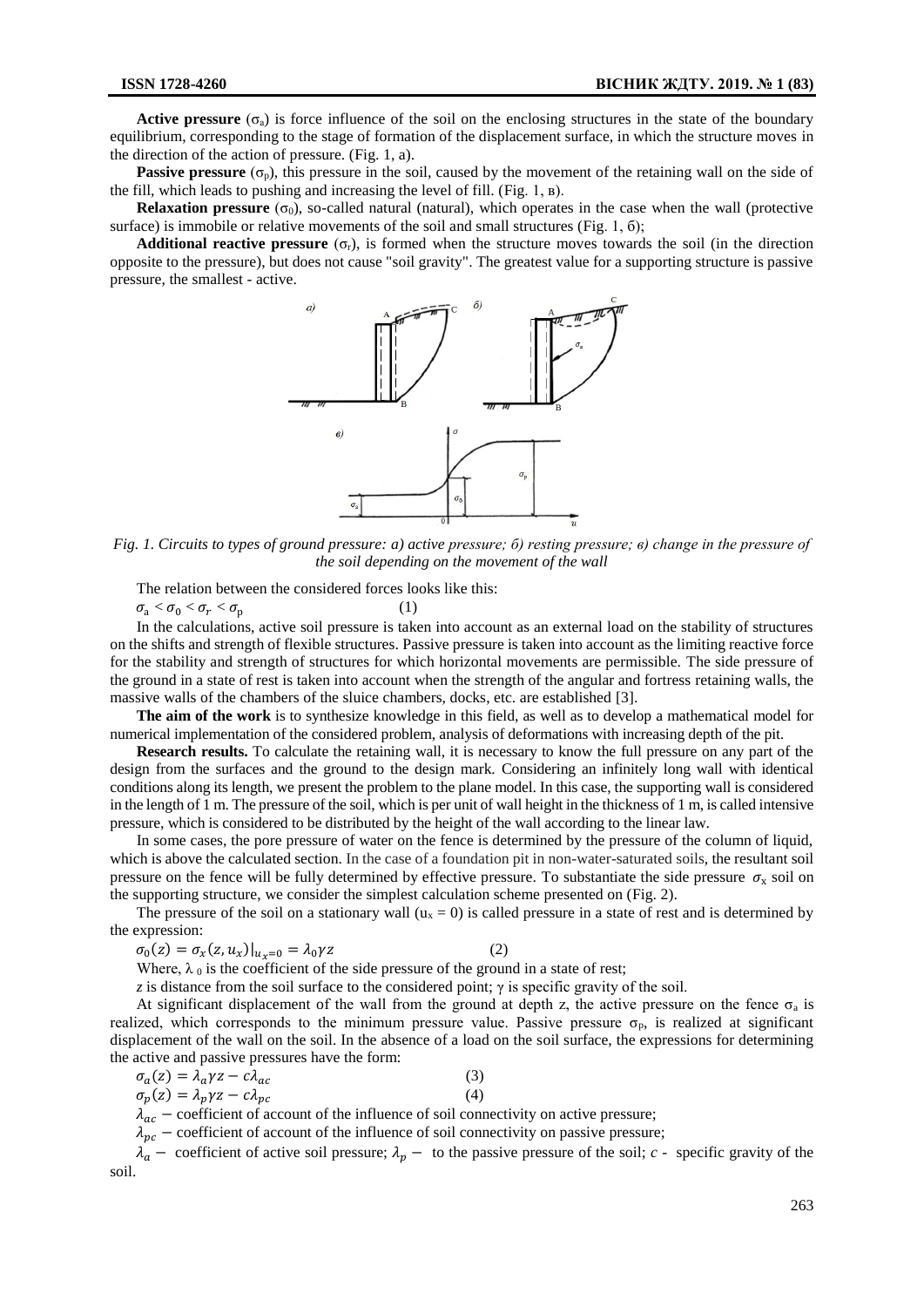

*Fig. 2. Scheme of flexible retaining wall, where*  $x<sub>z</sub>$  *<i>is the coordinate system, h<sub>k</sub> is the depth of the pit,*  $u<sub>x</sub>$  *is horizontal movement of the mount*

The active and effective pressure of the soil on the fence is marginal value of the pressure in, that is, the effective pressure is always in the range:

 $\sigma_a(z) \leq \sigma_x(z, u_x) \leq \sigma_p(z);$ (5)

The dependence of the effective horizontal pressure of the soil on the supporting structure is in the range  $u_x \in$  $(u_p, u_a)$ , Fig. 3 [3].



*Fig. 3. Graph of the pressure of soil on the retaining wall of it displacement: 1 – actual pressure; 2 – approximation of partial linear function*

The function of changing the pressure value  $\sigma_x$  at some depth z from displacements can be represented as follows:

$$
\sigma_x(u_x) = \begin{cases} \sigma_p, & u_x \le u_p \\ f(u_x), & u_p < u_x < u_a \\ \sigma_a, & u_a \le u_x \end{cases}
$$
\n(6)

If you separately consider the resulting pressure on the fence before laying  $f(u_x)$  can be replaced by a linear one function:

$$
f = (u_x) = \sigma_0 - ku_x
$$
 (7)  

$$
k - \text{coefficient of hardness of the soil; } \sigma_0 - \text{ soil pressure is in a state of rest.}
$$

The resultant effort is the sum of effective pressure on the fence on both sides of the supporting wall. It can be represented in the form of two graphs of effective soil pressure on the retaining wall from the soil (1) and from the pit (2), depending on the horizontal displacement of the wall (Fig. 4).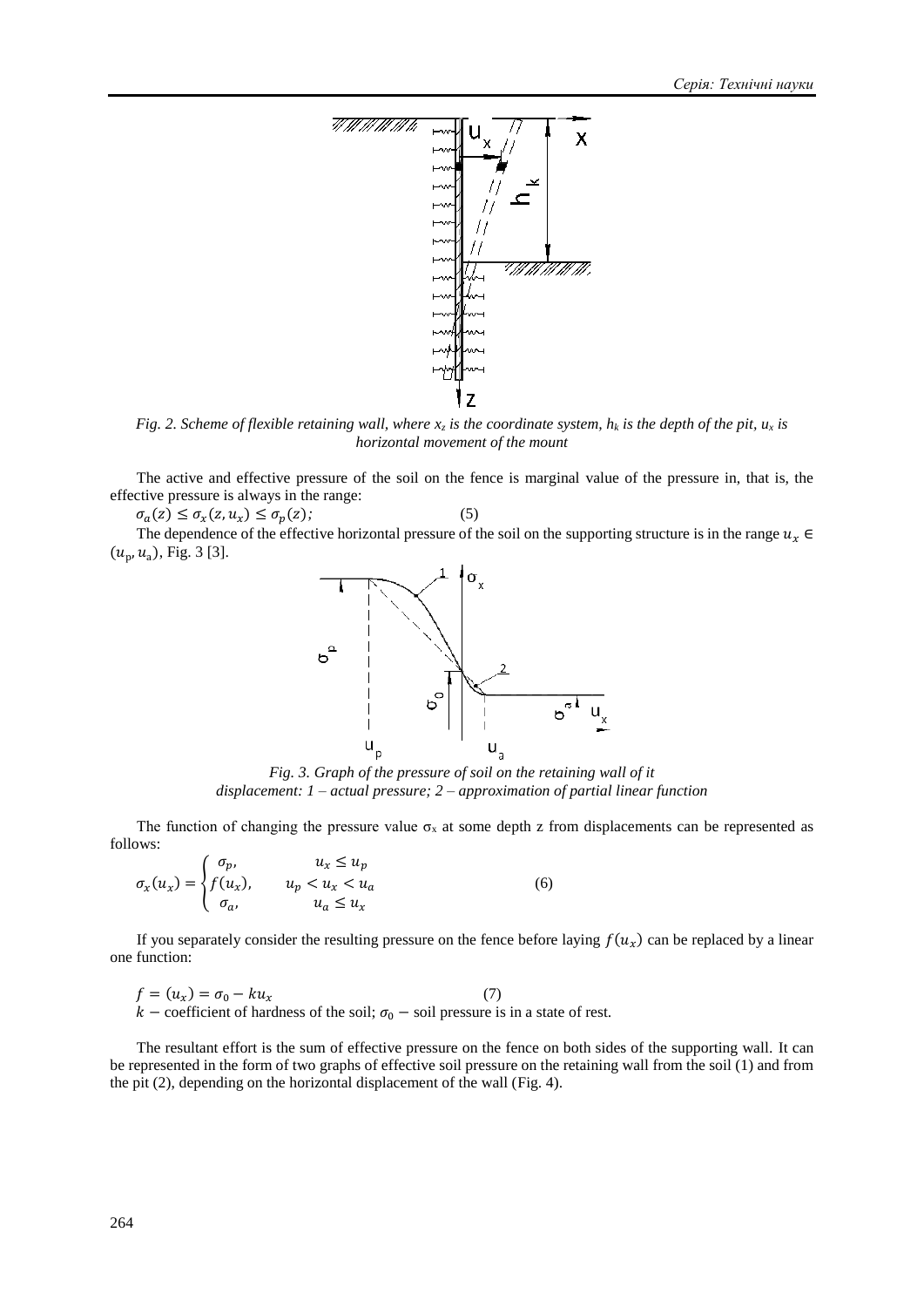

*Fig. 4. Graph of the dependence of soil pressure on the movement of the supporting wall: a) the diagrams of effective pressures on the fence to the left and right; б) the diagram of the resulting pressure on the fence*

To describe the individual sections of the chart, we use the equation (2), (3), (4), (7), adding indexes "*l"* and "*R"* for terms relating to the left and right sides of the fence. In the case where the wall on both sides is surrounded by a soil array,  $\sigma_x(z, u_x)$  will look like:

$$
\sigma_x(z, u_x) = \begin{cases}\n\sigma_p^l(z) - \sigma_a^r(z - h_k) & u_x \le u_1 \\
\sigma_0^l(z) - \sigma_0^r(z - h_k) - u_x k^l, & u_1 < u_x < u_2 \\
\sigma_a^l(z) - \sigma_0^r(z - h_k) - u_x (k^l + k^r), & u_2 \le u_x \le u_3 \\
\sigma_a^l(z) - \sigma_0^r(z - h_k) - u_x k^r, & u_3 < u_x < u_4 \\
\sigma_a^l(z) - \sigma_p^r(z - h_k), & u_4 \le u_x\n\end{cases} (8)
$$

If you separately consider the resulting pressure on the fence before laying  $(z \le h_k)$ , then the expression (7) will look like:

$$
\sigma_x(u_x) = \begin{cases} \sigma_p^1(z), & u_x \le u_1 \\ \sigma_0^1(z) - u_x k^l, & u_1 < u_x < u_3 \\ \sigma_a^1(z), & u_3 \le u_x \end{cases}
$$
(9)

The basis for the expressions  $(2)$ ,  $(3)$ ,  $(4)$  in  $(8)$  and  $(9)$  we obtain:

$$
\sigma_x(z, u_x) = \begin{cases} \lambda_p^l \gamma z + c \lambda_{pc}^l, & u_x \le u_1 \\ \lambda_0^l \gamma z - k^l u_x, & u_1 < u_x < u_3 \\ \lambda_a^l \gamma z - c \lambda_{ac}^l, & u_3 \le u_x \end{cases} \tag{10}
$$

$$
\sigma_x(z, u_x) = \begin{cases} \lambda_p^l \gamma z - \lambda_a^l \gamma (z - h_k) + c \lambda_{pc}^l + c \lambda_{ac}^r, & u_x \le u_1 \\ \lambda_0^l \gamma z - \lambda_a^l \gamma (z - h_k) + c \lambda_{ac}^l - u_x k^l, & u_1 < u_x < u_2 \\ \lambda_0^l \gamma z - \lambda_0^l \gamma (z - h_k) - u_x (k^l + k^r), & u_2 \le u_x \le u_3 \\ \lambda_a^l \gamma z - \lambda_0^l \gamma (z - h_k) - c \lambda_{ac}^l - u_x k^r, & u_3 < u_x < u_4 \\ \lambda_a^l \gamma z - \lambda_p^l \gamma (z - h_k) - c \lambda_{ac}^l - c \lambda_{pc}^r, & u_4 \le u_x \end{cases}
$$

There is a large number of methods for determining the coefficients of active and passive soil pressure in a state of rest, depending on the angle of internal friction  $\varphi$  of the soil and the friction angle on the contact with the fence  $\delta$ .

In the conditions of the horizontal surface of the filling and the absence of slopes of the design faces to the vertical, the coefficient of active horizontal pressure becomes the form:

$$
\lambda_a = \frac{\cos^2(\varphi)}{\left[1 + \sqrt{\frac{\sin(\delta + \varphi)\sin(\varphi)}{\cos \delta}}\right]^2}
$$
(12)

The coefficient of passive horizontal pressure takes the form of:

$$
\lambda_p = \frac{\cos^2(\varphi)}{\left[1 - \sqrt{\frac{\sin(\delta + \varphi)\sin(\varphi)}{\cos \delta}}\right]^2}
$$
(13)

For a complete description of all the components included in (10), it is necessary to determine  $\lambda_{ac}$  and  $\lambda_{pc}$ . According to [4–7], the values are determined as follows: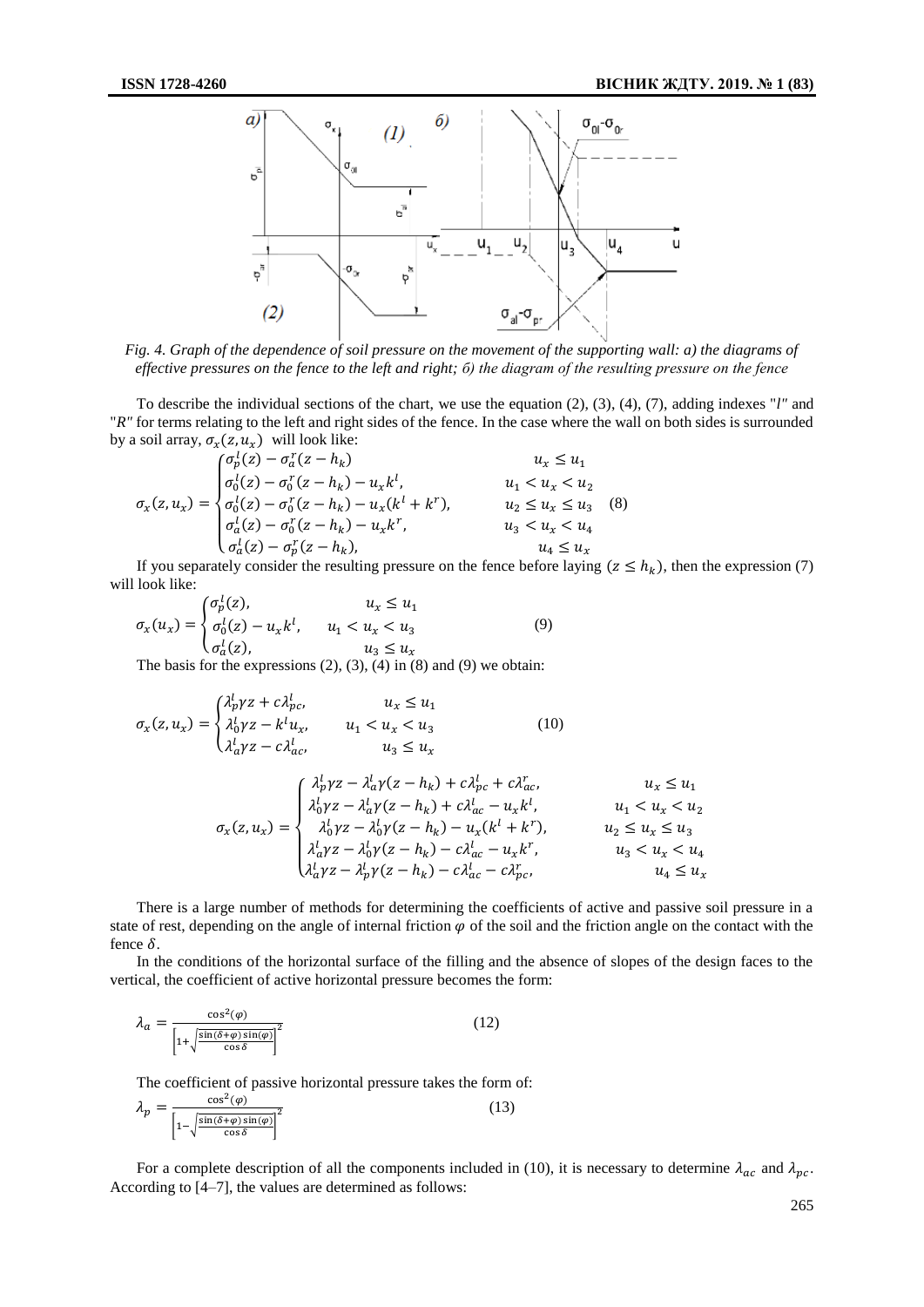$$
\lambda_{ac} = \frac{1}{\tan(\varphi)} \cdot [1 - \lambda_a]
$$
\n(14)

$$
\lambda_{pc} = \frac{1}{\tan(\varphi)} \cdot \left[ \lambda_p - 1 \right] \tag{15}
$$

With expressions  $(11) - (15)$ , the pressure of the soil can be completely described on a flexible vertical retaining wall, depending on the displacement. Calculation of the fence of the pit using the considered model "manual" method is very labor-intensive. This calculation scheme is numerically implemented in the GeoWall software complex [8-10].

As an example, we consider the one- off calculation supporting fence type "The Wall in the Moon ". Output data:

- thickness of reinforced concrete wall of 620 mm;
- mark of the bottom of the pit  $H_k = 16.4$  m;
- concrete of the class B 25, fittings A-I (A240) diameter of 25 mm;
- phased development of the foundation pit (5 stages);
- $-$  installation of 4 tiers of shootings;

- engineering-geological conditions are taken as the basis of the project line of the subway on the housing estate Vynogradar.



*Fig. 5. The design of the wall*



*Fig. 6. Estimated and permissible pressure at 5th stage*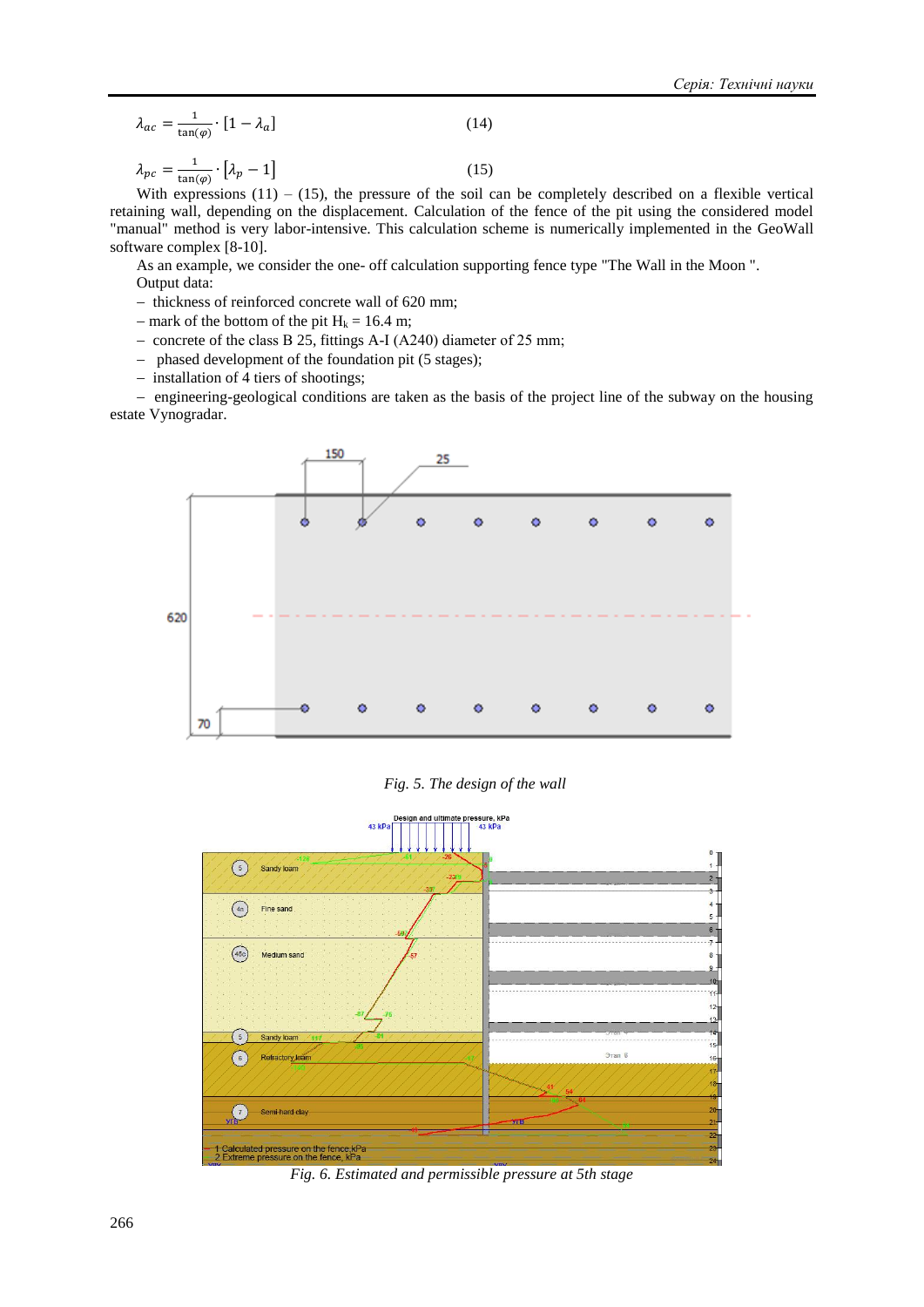

*Fig. 7. Horizontally moving at 5th stage (0.5, 0.4, 1.2 cm)*

| The maximum passive pressure from the side of the supporting soil is -1144.4 kPa |                                      |
|----------------------------------------------------------------------------------|--------------------------------------|
| Maximum resting pressure from the supporting soil                                | -398.34 kPa                          |
| Maximum active pressure from retained soil                                       | $-226.39$ kPa                        |
| Maximum effective pressure from retained soil                                    | $-275.39$ kPa                        |
| Maximum bending moment                                                           | $-357$ kNm / m                       |
| Maximum horizontal movement                                                      | $-3.3$ cm                            |
| Maximum cross-sectional force                                                    | - 196 kN $\mskip-5mu/\mskip-5mu\,$ m |
| Factor of stock in mortgages                                                     | $-1.2$                               |
| The minimum stockade in a metal                                                  | $-2.1$                               |
| Minimum reserve factor in concrete.                                              | $-1.3$                               |
| Estimated longitudinal force of the 1st tier spacing                             | $-307$ kN                            |
| Estimated longitudinal force the spacing of the 2nd tier                         | - 876 kN                             |
| Estimated longitudinal force the spacing of the 3rd tier                         | $-1240$ kN                           |
| Estimated longitudinal force four-tier spacing                                   | - 1176 kN                            |

### The graph of the pressure dependence from the depth of the pit on stage 1



*Fig. 8. Pressure on stage 1 of the device*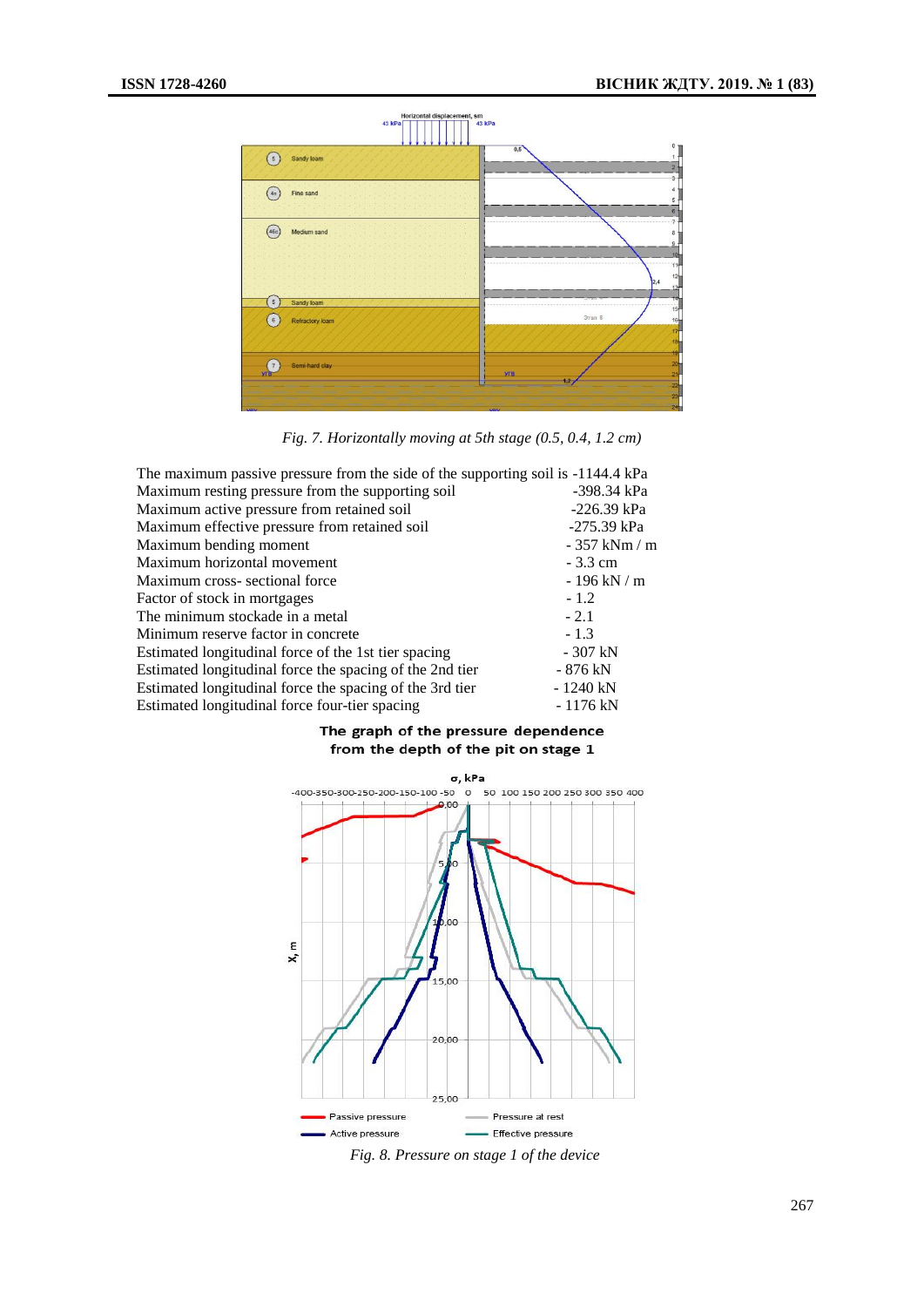

# The graph of the pressure dependence from the depth of the pit on stage 5

*Fig 9. Pressure on the 5th stage of the installation*

# Horizontal displacement



*Fig 10. Horizontally moving in 4 stages, depending on the depth of development*